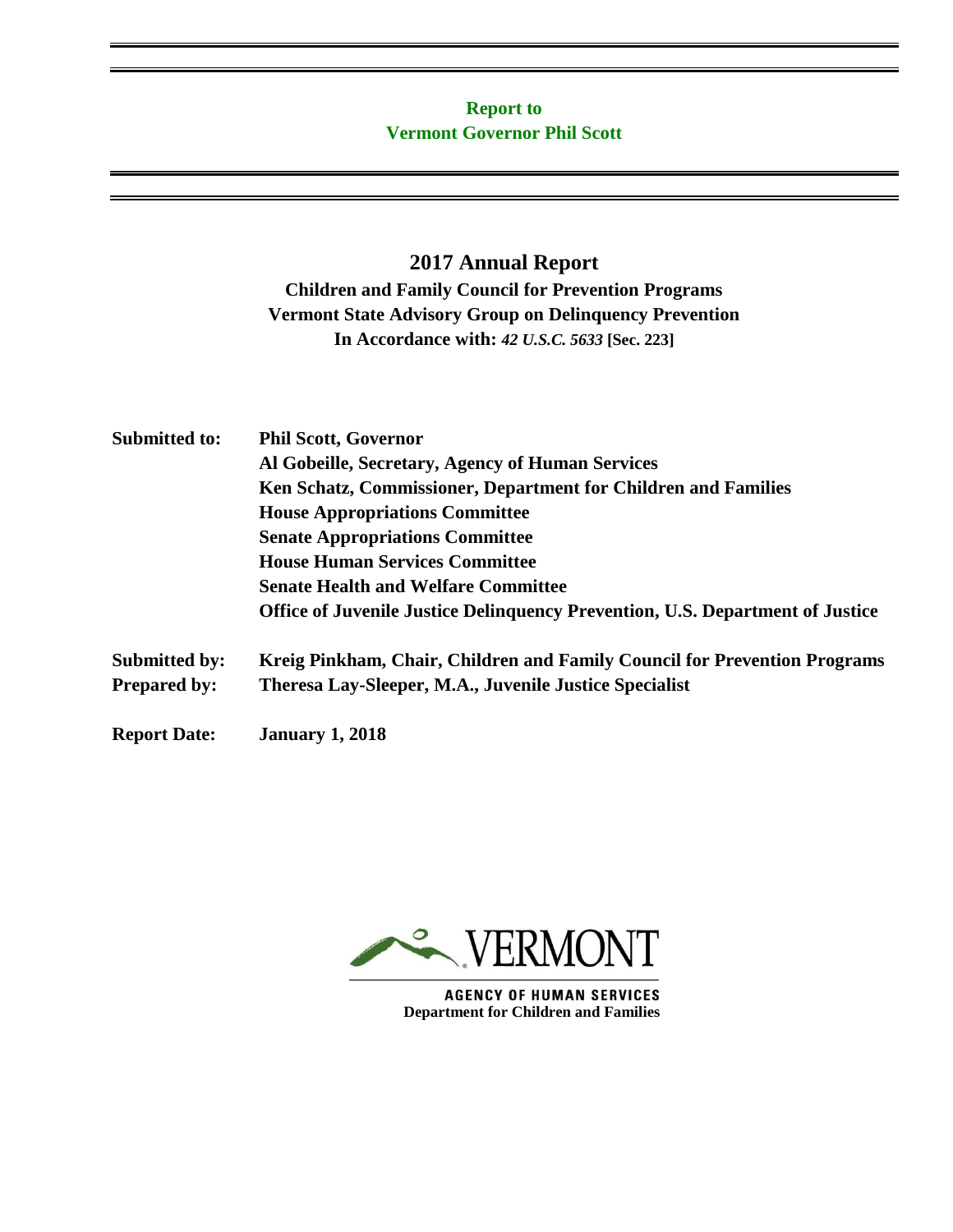# **Table of Contents**

| <b>Executive Summary</b>                                     |  |
|--------------------------------------------------------------|--|
| Introduction                                                 |  |
| Section I: Monitoring                                        |  |
| Section II: Advise and Inform                                |  |
| Section III: Fund and Manage Grants                          |  |
| Section IV: Evidence-based Priorities for State Improvements |  |
| Conclusion                                                   |  |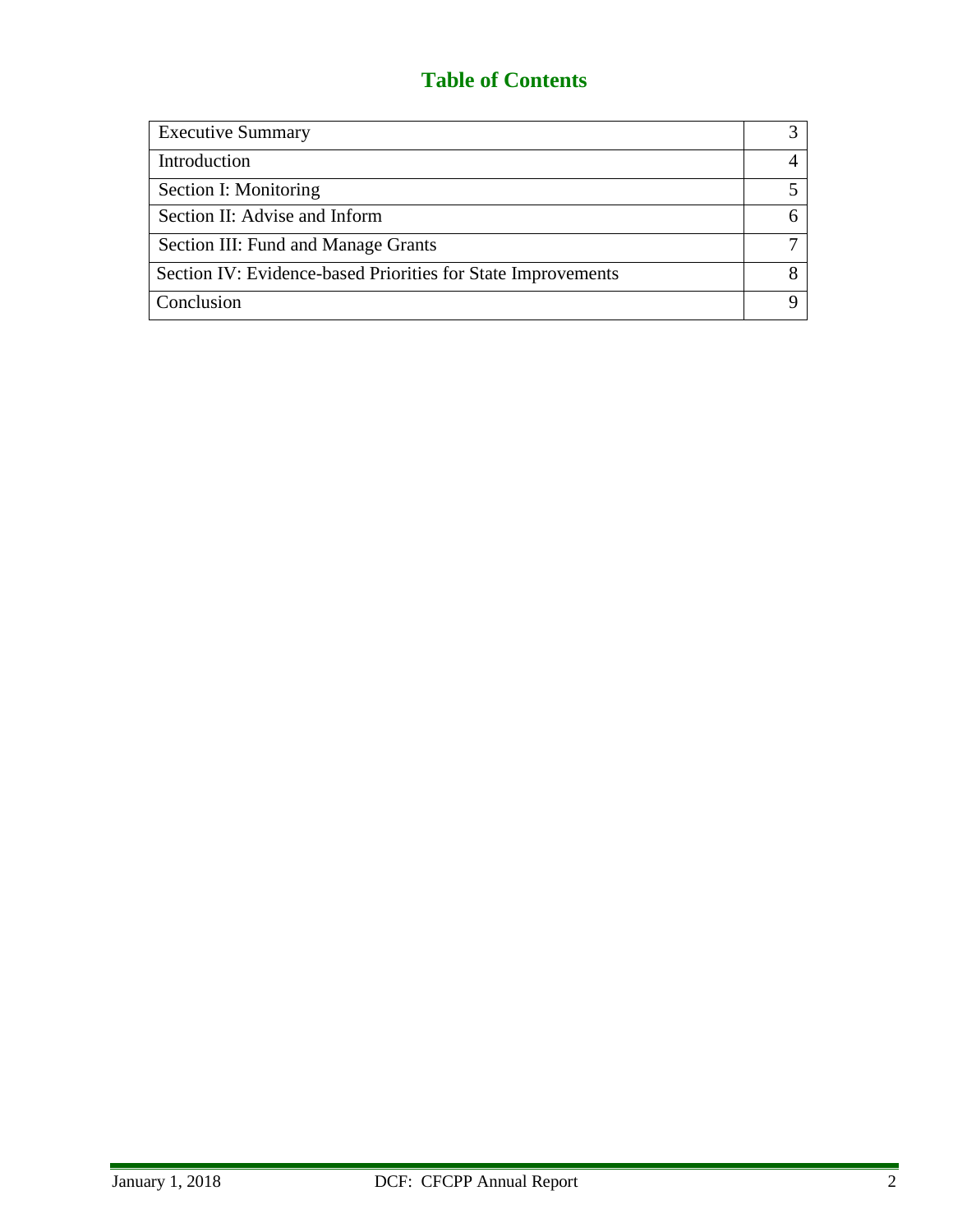## **Executive Summary**

The Children and Family Council for Prevention Programs (CFCPP) is the state advisory board for juvenile justice, delinquency, and primary prevention as required by 33 V.S.A. § 3302, and the Juvenile Justice Delinquency Prevention Act (JJDPA) 42 U.S.C. 5633 [Sec. 223.] The Council consists of 21 members appointed by the Governor with consent of the Senate. The Council funds youth justice system change efforts designed to improve youth service and practitioner effectiveness; and contributes funds to the Vermont Children's Trust Fund which it oversees. The Council is grounded in prevention and works to ensure justice by building equitable and effective opportunities for children, youth and families to thrive in Vermont.

The Council has four primary functions:

- Monitoring state compliance with federal justice regulations;
- Advising state and federal government on delinquency prevention and intervention activities and priorities;
- Determining prevention priorities; and
- Providing grant funding that supports these priorities.

In recent years the Council has tracked racial disparity trends in Chittenden County regarding youth delinquency court referrals and detention, in particular, with new American youth. In response, the Council has engaged in a grant agreement with the Association of Africans Living in Vermont (AALV) to conduct prevention and early intervention work with youth, parents and service providers. This work has been met with great community support.

In line with this, the Children's Trust Fund has identified prevention of racial disparities as a funding priority. In 2017, more than \$900,000 was provided to community and State programs for children, youth and family services through the Council and the Children's Trust Fund.

The Council has helped facilitate a grant award from the Center for the Study of Social Policy to establish the *Youth Thrive* framework throughout Vermont. This framework is an evidence-based approach to working with youth. An estimated 200 service providers have been trained in this model focused on practice, policy and service.

The Council has partnered with a provider to build a Geographic Information System map of services and supports to youth and young adults statewide. This resource will be available online in the summer of 2018.

Over the last year, the Council has worked with the State Legislature on implementation of the juvenile justice act reform measures passed in the last session, engaged with the State's Marijuana Advisory Board and Opiate Coordinating Council, and proposed regulatory changes to the JJDPA core protections.

We are excited about the work that has been done, and look forward to additional emphasis on coordination of youth services, policy, and practice in the coming year.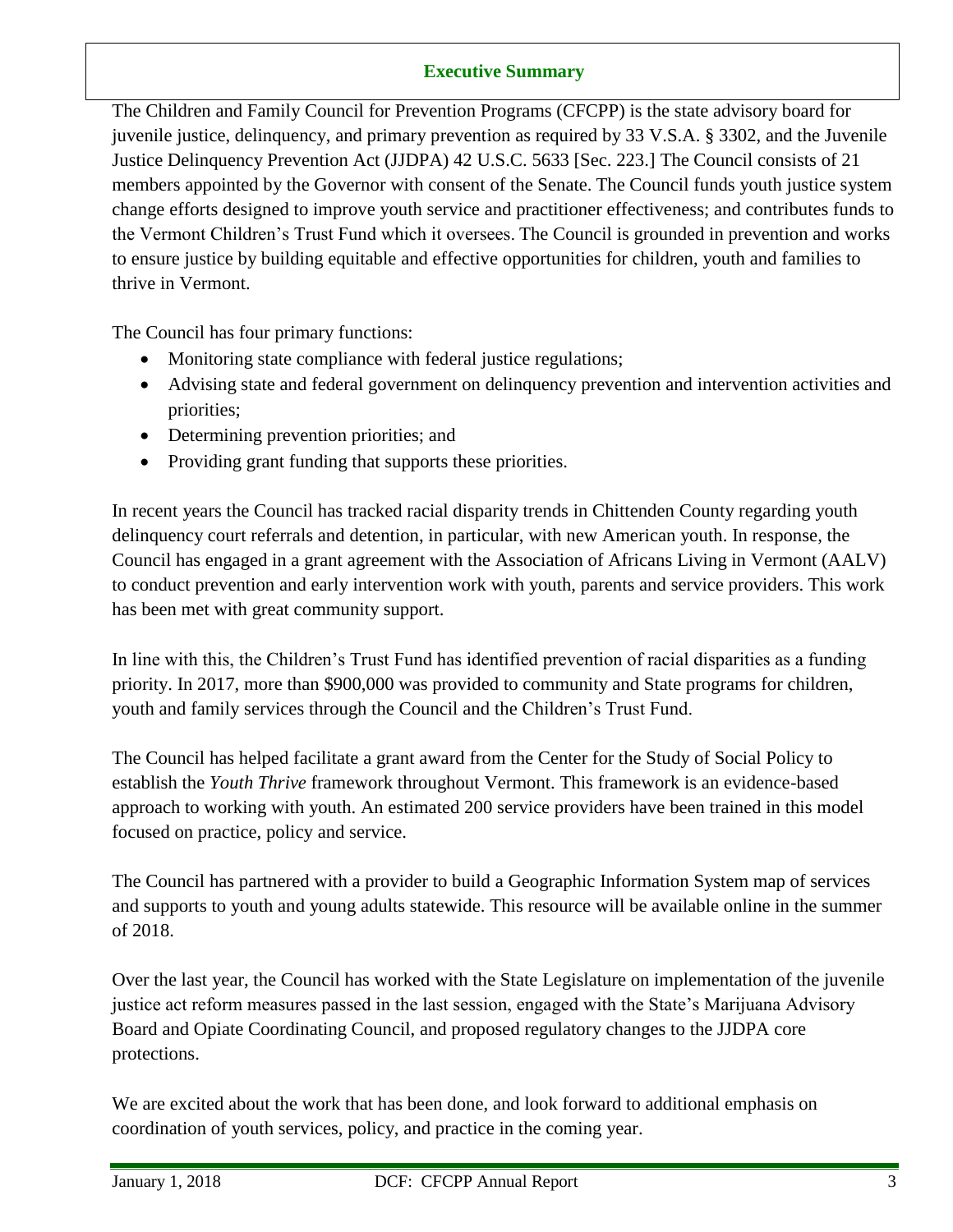## **Introduction**

The Children and Family Council for Prevention Programs (CFCPP) is the state advisory board for juvenile justice, delinquency, and primary prevention as required by 33 V.S.A. § 3302, and the Juvenile Justice Delinquency Prevention Act (JJDPA) 42 *U.S.C. 5633* [Sec. 223.] The Council is assigned to the Agency of Human Services for administrative purposes.

The Council consists of 21 members appointed by the Governor with consent of the Senate. Members are selected for their expertise, guided by the JJDPA requirements, and represent the State, community non-profit sectors, youth and family voices. The Council funds youth justice system change efforts designed to improve youth service and practitioner effectiveness; and contributes funds to the Vermont Children's Trust Fund which it oversees.

**CFCPP Mission:** The Council is grounded in prevention and works to ensure justice by building equitable and effective opportunities for children, youth and families to thrive in Vermont.

#### **2017 Council Members:**

| Maria Avila          | Caprice Hover      | Andrew Longhi        |
|----------------------|--------------------|----------------------|
| <b>Judy Brassard</b> | Donn Hutchins      | Kreig Pinkham, Chair |
| Laurey Burris        | Linda Johnson      | <b>Michael Reyes</b> |
| <b>Stuart Berry</b>  | Michelle Kaczynski | Robert Sheil         |
| Hon. Amy Davenport   | Susan Kamp         | Matt Wolf            |
| Peter Hathaway       | Michael Loner      |                      |

#### **Activities:**

The Children and Family Council has four primary functions:

- **1. Monitor state compliance** with the JJDPA.
- **2. Advise** State and Federal legislative and administrative branches on delinquency prevention, intervention activities and priorities.
- **3. Determine prevention priorities** based on data, the experience of members, youth and families, and agency priorities. A three-year plan is informed by this information and guides funding and advisory work.
- **4. Make grants** in partnership with the Agency of Human Services (AHS) Department for Children and Families (DCF) that promote established priorities and identified service gaps. Administer and contribute funds to the Vermont Children's Trust Fund in concert with DCF Child Development Division and the Children's Trust Foundation.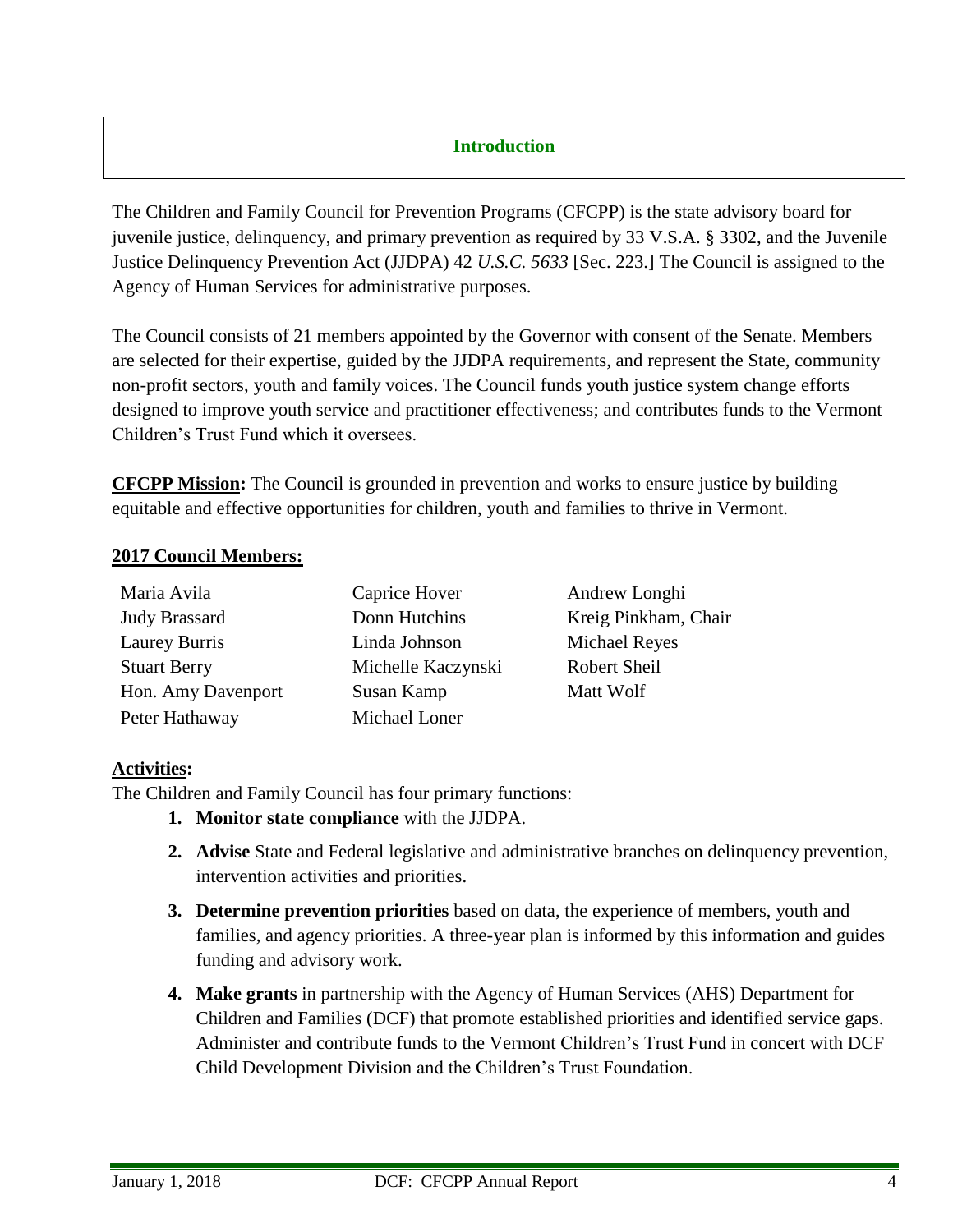# **Section I: Monitoring**

### **Monitor Vermont's compliance with the core requirements of the JJDPA**

Core requirements:

- 1. Status offenders (youth with run away, truant behavior) may not be securely detained.
- 2. Youth adjudicated delinquent may not be detained in adult jails or police holding cells except to process and release.
- 3. Youth may not be subject to sight or sound contact with adult inmates while securely held.
- 4. The rate of minority race youth in contact with the justice system must be monitored to assess for disparity. Where disparity exists, the Council and DCF work with decision-makers and community members affected to assure an equitable response to all youth.

Compliance with the JJDPA serves two purposes:

- Protects youth and promotes their rights to due process.
- Ensures State eligibility for federal delinquency prevention funds.

The Council and Department hosted a successful federal audit of its compliance monitoring system this year.

#### **2016 Status of Vermont Compliance with JJDPA Core Juvenile Justice Protections:**

During 2016, there was one violation of the prohibition against detaining status offenders when a young man in DCF's custody was placed at Woodside under a mistaken belief that he was eligible as a delinquent. He had completed his probation and so was not allowed to be placed at Woodside. The state is allowed a small number of violations each year and full compliance was maintained. The Department and Council are responsible for monitoring and assuring that all projects funded with federal dollars are adherent to civil rights requirements.

## **Disproportionate Minority Contact (DMC) status:**

The rates of racial disparity and equity are based on available data that has limitations, but has improved substantially from previous years. Indicators of disparity are monitored at nine designated contact points in the justice system. When indicators are present, closer examination and discussion occurs with decision makers and other parties to learn more about underlying causes.

Since 2015, we have followed trends of concern:

- Chittenden County youth of color are cited to court for delinquency offenses at substantially higher rates than white youth relative to the population.
- Chittenden County youth of color are sent to detention by DCF and the courts at higher rates than are white youth.

In 2015, a qualitative community assessment overwhelmingly directed efforts towards interventions and referrals of new American youth to justice responses.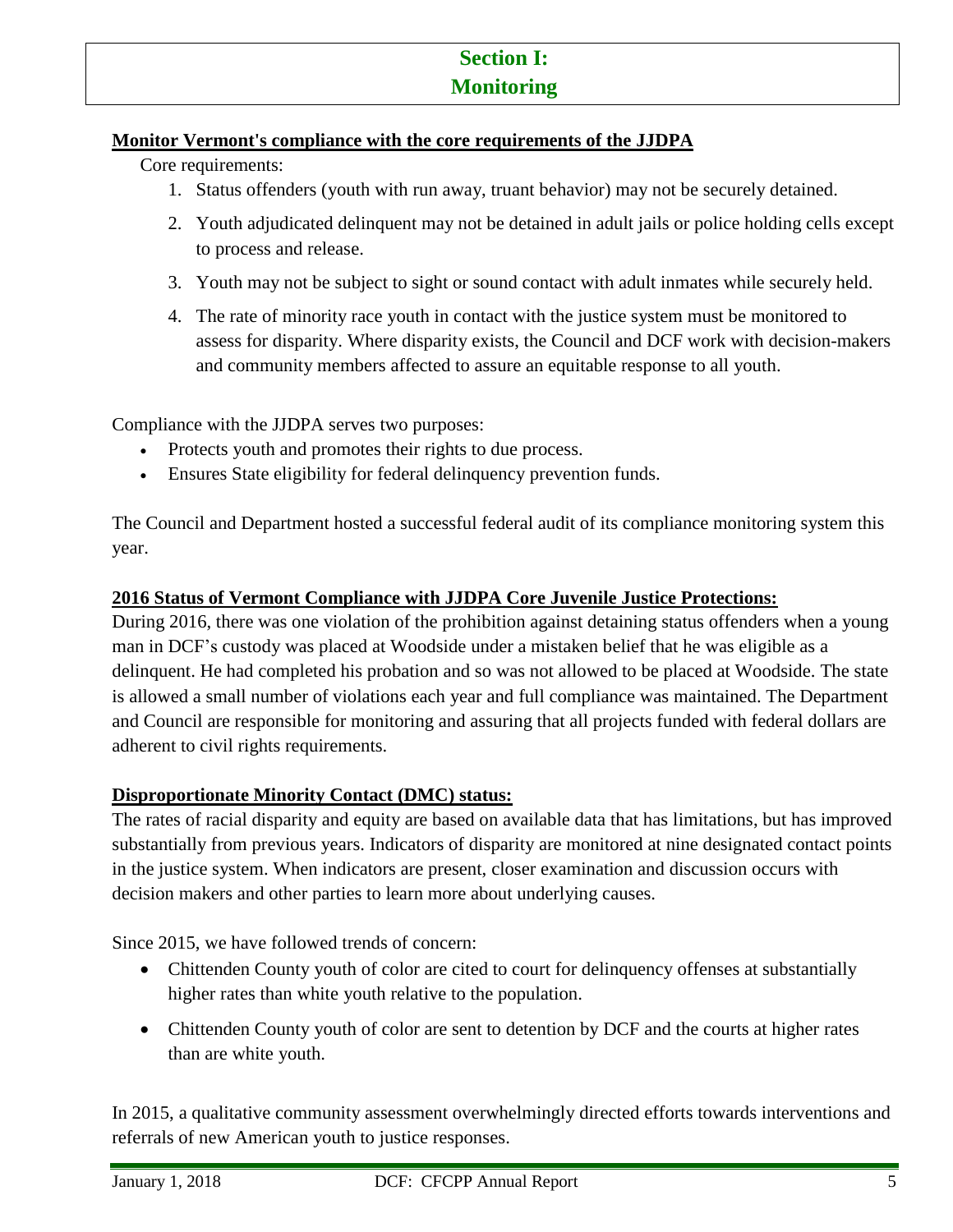A competitive solicitation resulted in a grant to the Association of Africans Living in Vermont (AALV) to conduct prevention and early intervention work with youth, parents, and service providers. The project is multi-tiered and ambitious. It has begun with strong community support and strong services to youth and families. Some highlights of the first six months of the project include:

- Over 40 providers, system leaders, and neighbors joined a kick-off meeting to offer assistance.
- The AALV created partnerships with University of Vermont's Connecting Cultures behavioral health services and the Burlington Parks & Recreation Department to provide prevention services to youth and families.
- A new youth worker at AALV is working with police and schools to encourage early referrals of youth at risk.
- Several system change efforts are underway with key decision makers and AALV to look at *why* new American youth are referred into the system at such high rates, and *how* practices might be adjusted, or information shared, that could reduce those referrals and provide effective intervention and public safety sooner.
- A new mentoring program has been developed with assistance from Mobius Mentoring.
- A young men's support and leadership development group has been established and a similar young woman's group is planned.
- The Burlington district DCF Family Services Office and AALV staff are engaged in crosstraining so that both organizations can better serve new American youth and families. Woodside and AALV staff have developed a strong partnership that has been helpful to youth, families, and staff from both organizations in improving services and supports.

The Children's Trust Fund ensures that all grantees participate in cultural competency training that will strengthen programs' abilities to serve diverse children and families. It has identified prevention of racial disparities as a funding priority area.

# **Section II: Advise and Inform**

CFCPP is required by the JJDPA to advise government in delinquency prevention. The CFCPP attends to state and federal legislation affecting children and youth, engages with government partners, and advises on compliance with JJDPA. Recent advisory efforts include:

- Partnering with DCF and the legislature to further implement and adjust recent state legislative changes from Act 153 that aim to address more delinquent offenses in community-based programs before they reach court. The Council advocates for developmentally-based interventions for youth and young adults facing justice sanctions.
- Recommending consistent implementation of legislative directives in youth and young adult justice responses in community programs and the courts so youth in every part of the state can benefit from the most effective responses available.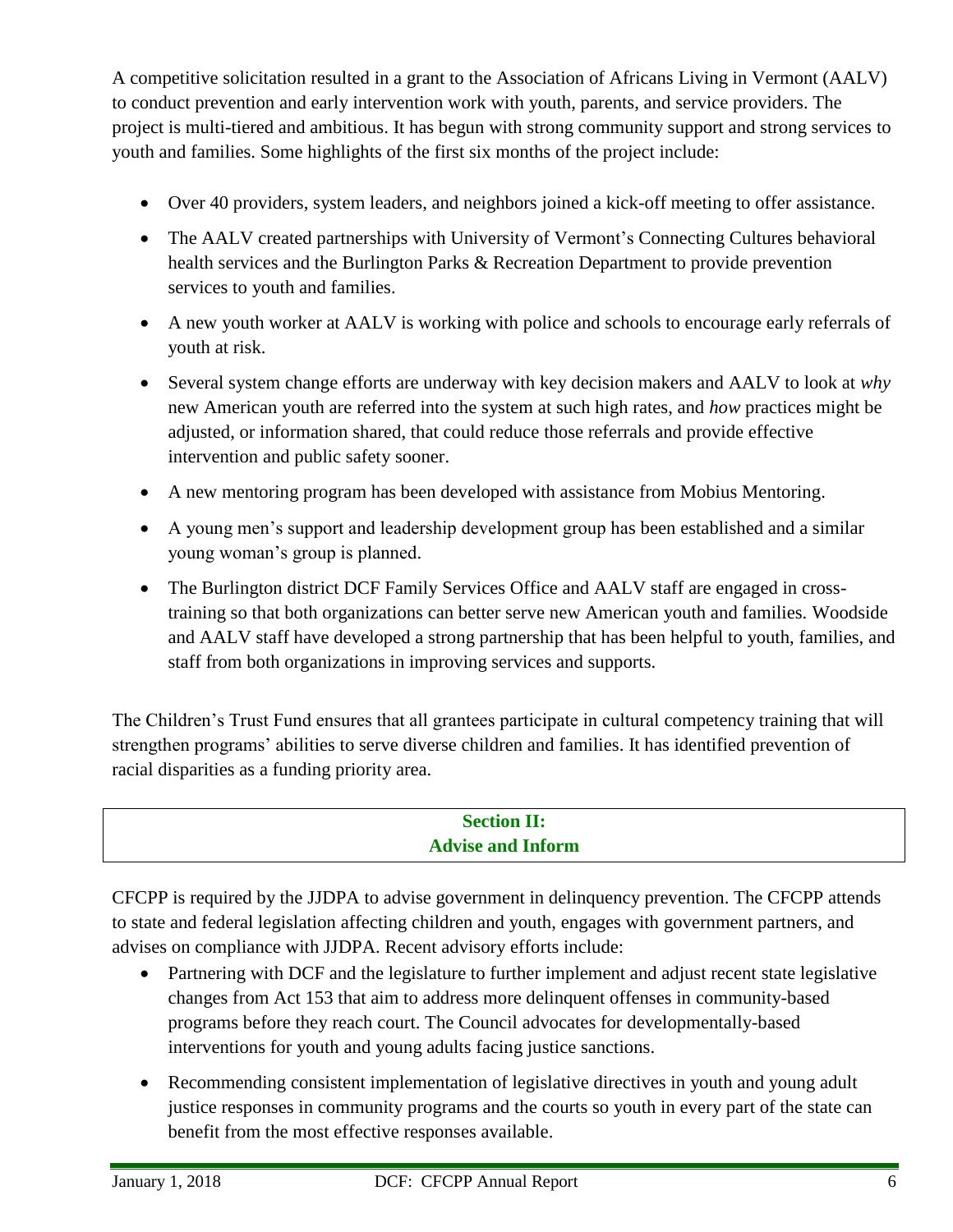- In partnership with the DCF, providing input to proposed regulatory changes to the JJDPA core protections. The strong response to the Office of Juvenile Justice and Delinquency Prevention (OJJDP) from states was useful in maintaining regulations that allow for small instances of error without risk of losing all federal funds.
- Engaging with members of the State's Marijuana Advisory Board and Opiate Coordinating Council to consider collaborative recommendations and actions to protect children and youth from the effects of drug use.

## **Section III: Fund and Manage Grant Programs**

The Council prioritizes funding strategies based on documented need, best practices, and competitive requests from the community and State. It awards and monitors a continuum of prevention and early intervention grants with federal, State, and private dollars including the Vermont Children's Trust Foundation and the Vermont Children's Tax Check-off. Where youth justice or service interventions need improvement, the Council seeks community partners to design and implement long-term changes.

#### **FY 2017 Grants**:

In 2017, more than \$900,000 was provided to community and State programs for children, youth, and family services through Council and Children's Trust Fund efforts.

| Reduce racial disparities; increase cultural competence  | \$177,066 |
|----------------------------------------------------------|-----------|
| Substance Abuse education / prevention                   | \$36,994  |
| Effective, coordinated service to youth                  | \$182,504 |
| Teen centers                                             | \$40,383  |
| Mentoring                                                | \$85,165  |
| After-school & school-based enrichment                   | \$63,342  |
| Children and youth arts access                           | \$21,038  |
| Early childcare, literacy, nutrition, & parent education | \$310,921 |
| <b>Total</b>                                             | \$917,413 |

# **Section IV: Evidence-Based Priorities for State Improvements**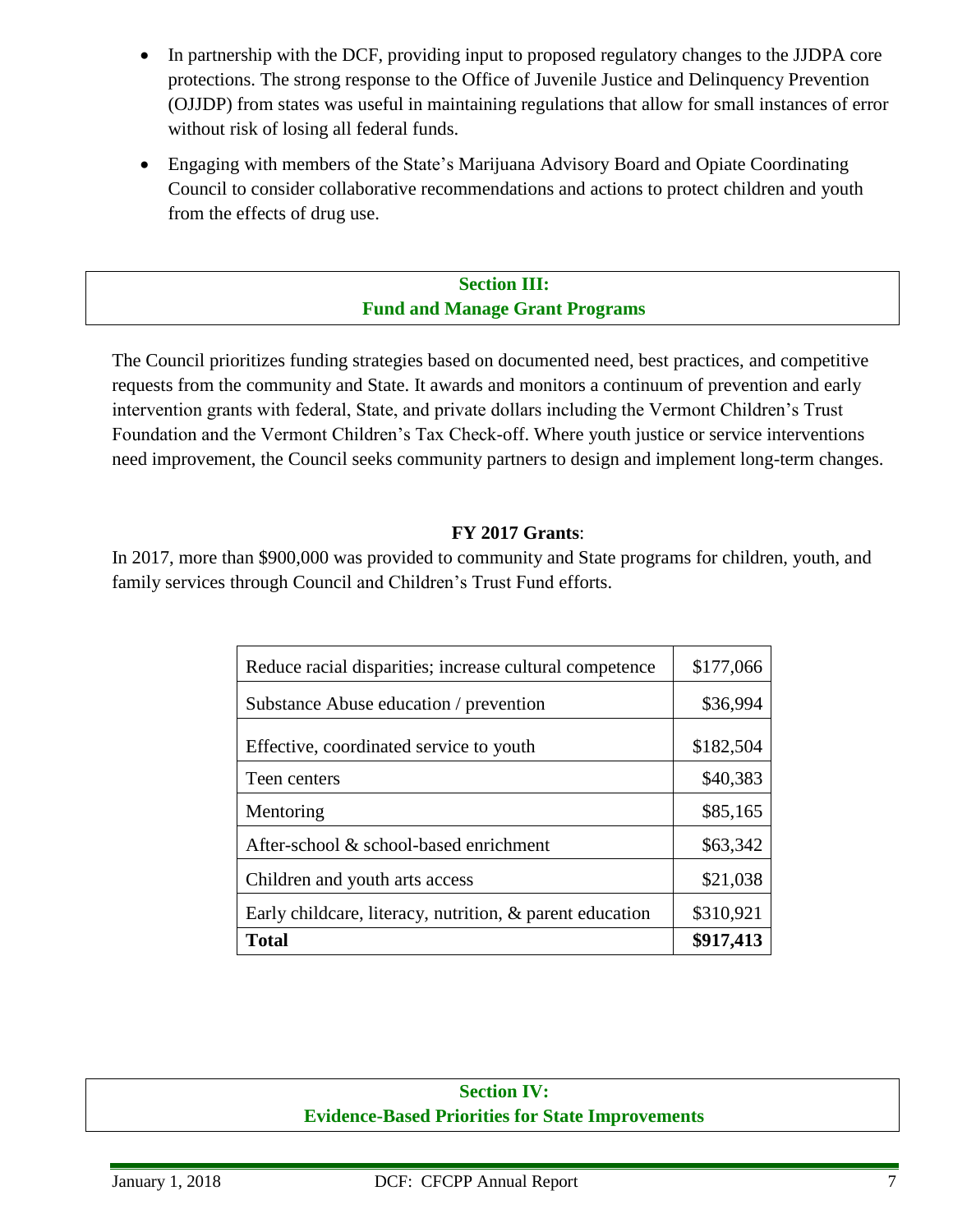The Children and Family Council utilizes a three-year strategic plan of system priorities as required by the JJDPA. These priorities include:

# **1. Working with youth through evidence-informed approaches:**

An example of an evidence-informed approach in working with youth and young adults is the *Youth Thrive* Framework developed by the Center for the Study of Social Policy (CSSP). DCF and the Washington County Youth Service Bureau programs received an award for technical assistance from CSSP. The award enabled a learning exchange of the *Youth Thrive* Framework, and a 'training of trainers' that resulted in nearly 40 Vermont-based *Youth Thrive* trainers who are beginning to develop community training opportunities with the assistance of a State Implementation Team. DCF and other stakeholders are working on bringing the Youth Thrive framework into youth care work across the state. To date, an estimated 200 youth service providers and allies have been trained in this model of youth work and understanding. *Youth Thrive* is normed for youth ages 9 -25.

The training and practice improvements under the *Youth Thrive* model focus on implementing practice, policy, and service informed by: a) Youth resilience, b) Social connections, c) Knowledge of adolescent development, d) Concrete support in times of need, and e) Cognitive and social-emotional competence.

The Council was pleased to offer start-up funding for the *Youth Thrive* implementation and has continued to support its infusion into state and community practitioner work.

**Expanding and improving collaboration in youth services:** There is no unifying entity that provides or coordinates youth services, policy, or practice work. Such a force would strengthen and direct youth services work, elevating it to a level of importance that it deserves. There will be additional emphasis on this front in the coming year, in part spurred on by justice legislation changes, *Youth Thrive* training and practice implementation, and other topical areas from employment to early substance abuse intervention. Several statewide youth policy groups are active and have expanded their vision to include young adults through age 25. Now is the right time for these groups to increase collaboration and opportunities to leverage and seek elevation of this work. Council participants are active in the various youth and young adult policy workgroups and will continue to shine a light on the need for collaborative leadership and structure.

**Youth service mapping:** The Council has partnered with a provider to build a Geographic Information System map of services and supports to youth, young adults, and their allies statewide. This resource should be available online beginning in summer, 2018. The map is envisioned as a resource to individuals and family members, for planning and assessment of service gaps, and as a resource to multiple systems. For example, a State's Attorney or school guidance counselor may find resources needed to support their work with youth.

## **2. Jurisdiction reform:**

The Council has long championed the need for developmentally appropriate justice response for older youth who have faced the consequences of a life-long criminal record for minor offenses